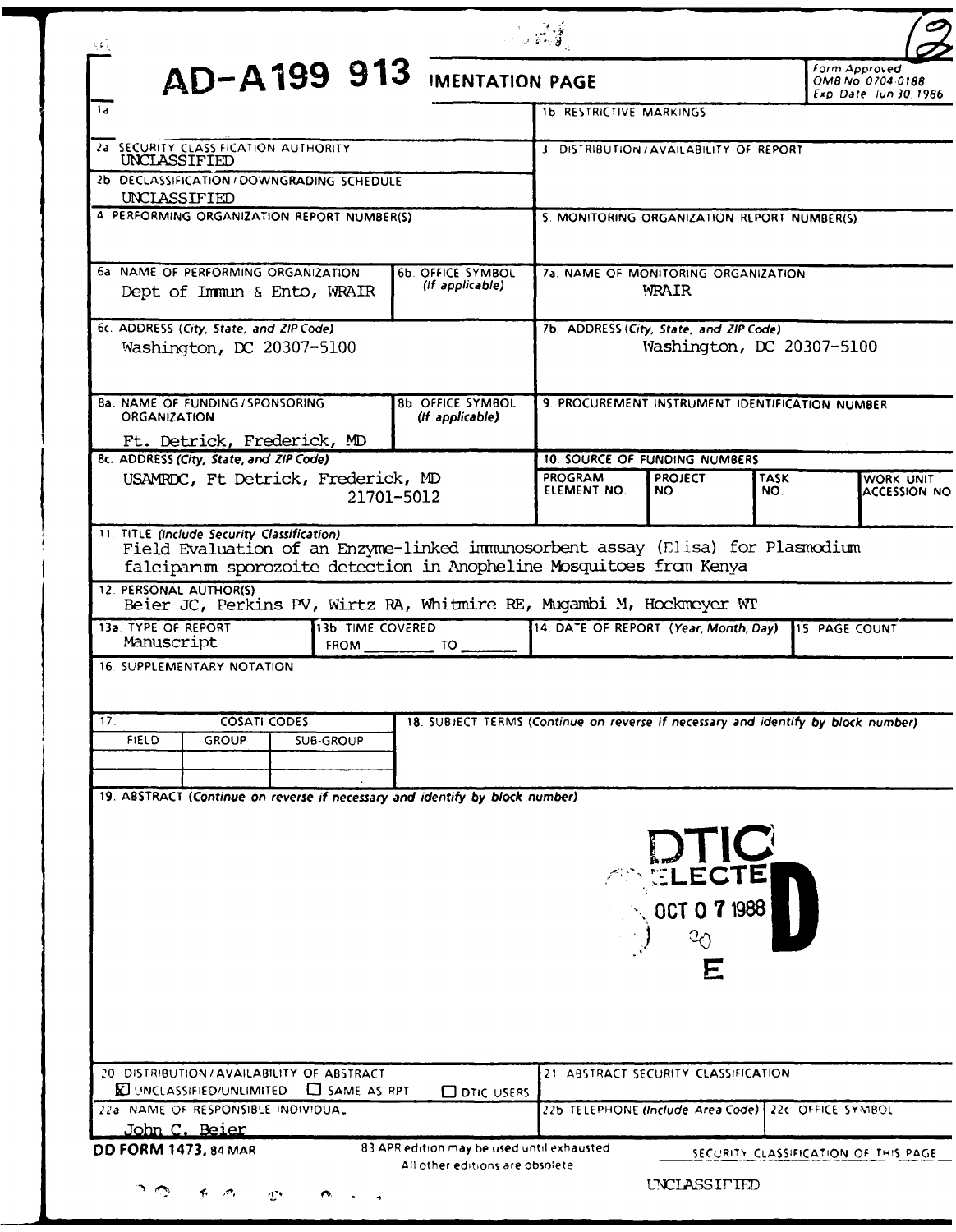Am J. Fron Med Hyp. 36(3) 1987 pp. 459-468 Copyright < 1987 by The American Society of Tropical Medicine and Hygiene

# FIELD EVALUATION OF AN ENZYME-LINKED **IMMUNOSORBENT ASSAY (ELISA) FOR** PLASMODIUM FALCIPARUM SPOROZOITE DETECTION IN ANOPHELINE MOSOUITOES FROM KENYA

### JOHN C. BEIER,\*† PETER V. PERKINS,\* ROBERT A. WIRTZ,‡ RICHARD E. WHITMIRE,\* M. MUGAMBI,\* AND WAYNE T. HOCKMEYER+

\*Biomedical Sciences Research Centre, Kenya Medical Research Institute, Nairobi, Kenya, U.S. Army Medical Research Unit-Kenya, Box 401, APO New York 09675, and Departments of †Immunology and ‡Entomology, Walter Reed Army Institute of Research. Washington, DC 20307-5100

Abstract. An enzyme-linked immunosorbent assay (ELISA) using a monoclonal antibody that recognizes a repetitive epitope on the circumsporozoite protein of Plasmodium falciparum was used in Kenya to assess malaria infections in Anopheles gambiae s.l. and An, funesties. The ELISA confirmed that 88% of 44 sporozoite-positive gland dissections were P. falciparum. The ELISA infection rate of 18.6% ( $n = 736$ ) for individually tested mosquitoes for both species was significantly higher than the 10.4% ( $n = 537$ ) salivary gland sporozoite rate determined by dissection. This difference was due to ELISA detection of medium and large sized oocysts on the midguts of infected mosquitoes which did not contain salivary gland sporozoites. From a series of 379 Anopheles that were cut at the thorax, ELISA tests on "head" and "body" portions showed that 29.5% of 95 positive mosquitoes contained circumsporozoite antigen in the body portion in the absence of salivary gland infections. This field evaluation demonstrates that the ELISA can most accurately be used to estimate sporozoite rates by cutting mosquitoes at the thorax and testing anterior portions.

Malaria transmission is ultimately dependent upon the sporozoite rate: the proportion of female anopheline mosquitoes with sporozoites in their salivary glands. Many factors determine sporozoite rates in natural mosquito populations, including mosquito susceptibility, population densities, feeding habits, longevity, duration of the extrinsic malaria cycle, and other host-vector parameters.<sup>1</sup> The entomological inoculation rate, defined as the product of the sporozoite rate and the human-biting rate, is the most valuable parameter for quantifying malaria transmission and predicting malaria epidemics.<sup>2,3</sup> Assessment of these parameters will become especially important as sites are investigated for malaria vaccine trials.<sup>4-6</sup>

In addition to classical mosquito dissection for determining malaria sporozoite rates, two techniques have been developed which utilize monoclonal antibodies specific for the circumsporozoite (CS) protein. The immunoradiometric assay (IRMA) was developed using monoclonal antibodies against 4 malaria species.<sup>7</sup> The IRMA was sensitive enough to detect fewer than 100 sporozoites, and for the first time it was possible to differentiate Plasmodium species in the mosquito. The ELISA was later adapted for the same purpose and proved equally reliable.<sup>8, 9</sup> These techniques offer several theoretical advantages over dissection: 1) sporozoites can be identified by species; 2) specimens can be held in storage (dry or frozen) before processing; and 3) numbers of sporozoites can be estimated. Dissection techniques require careful microscopic examination of freshly-caught mosquitoes by trained personnel, under sometimes difficult field conditions. We have pursued development of an ELISA sporozoite detection system because it does not require radioactive reagents or a gamma counter for analysis. Furthermore, the reagents used are stable for long periods of time and tests in 96-

Accepted 18 November 1986.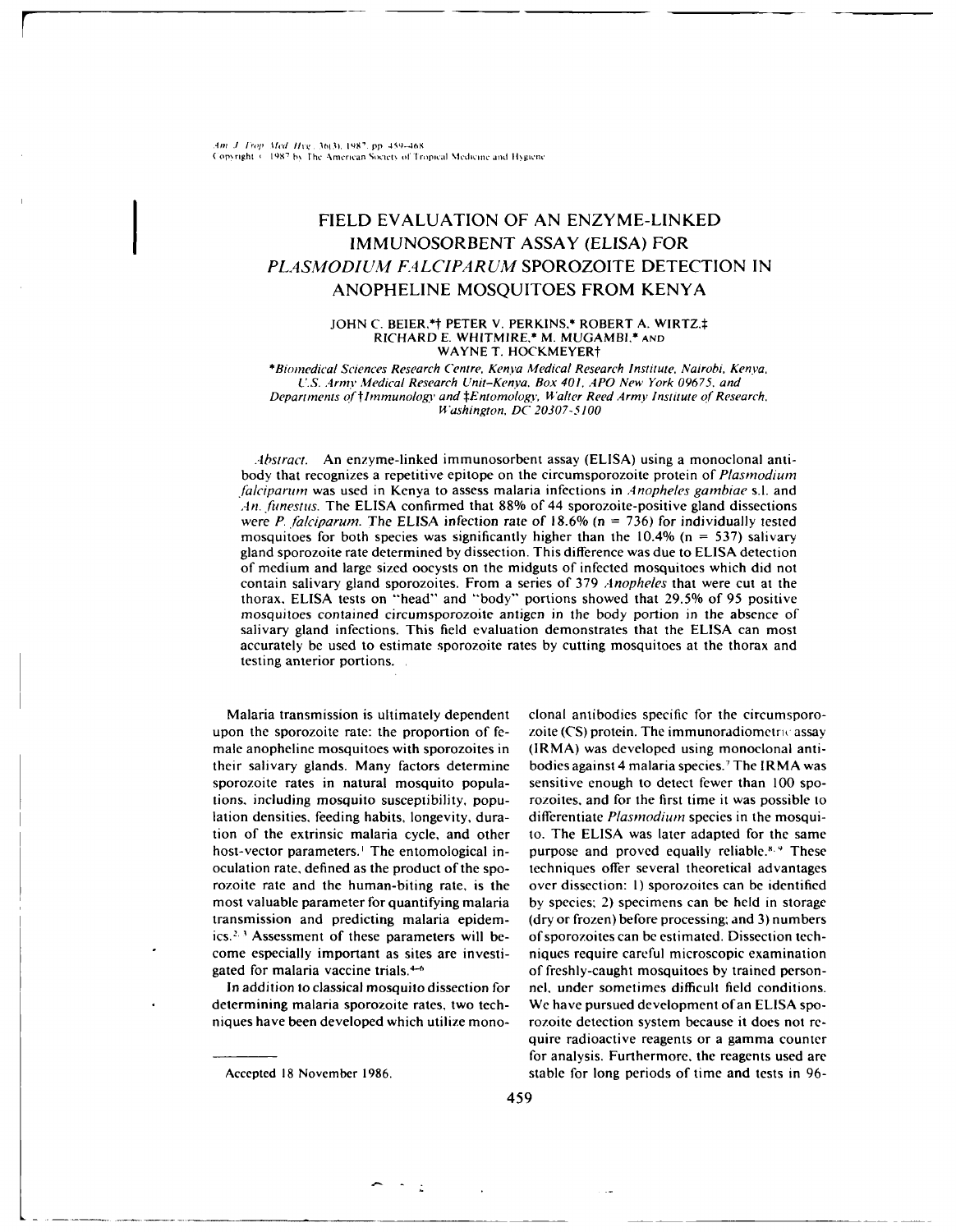tection in mosquitoes will improve capabilities each house were randomly divided into two of malaria field programs. The IRMA proved groups, one for dissection and the other for highly sensitive for detecting *Plasmodium fal*- ELISA. *ciparum* infections in *Anopheles gambiae* s.l. mosquitoes in The Gambia and West Africa,<sup>11</sup> and recently, *P. falciparum* and *P. vivax* assays *Dissections* were tested in Papua New Guinea<sup>11</sup> and for mos-<br>quitoes from the Thai-Kampuchea border area.<sup>12</sup> Dissections involved first examining the ova-<br>We conser has easy the seculta of the first field such and ries of each mosqui

western Kenya This area is holoendemic for P. *.falciparumn.* though P. malariae and P. ovale infections are also seen. Mosquitoes were collected *ELISA method* around the villages of Saradidi (55 km west of  $V$  is the basic ELISA method for sporozoite de-Kisumu) and Tiengre (10 km west of Kisumu).<br>Both sites were studied by the World Health Organization was developed by Burkot et al.,<sup>9</sup> based Both sites were studied by the World Health Organization (1972 **to** 1976) as unsprayed corn- on the immunoradiometric assay of Zavata et parison areas for the evaluation of fenitrothion al.<sup>7</sup> The assay used in this study was 10 times as a residual insecticide.<sup>13-16</sup> These studies de-<br>more sensitive than the original P. *falciparum* scribed malaria transmission by the An. gambiae **ELISA** and was based on results from the com-Giles complex and An. funestus Giles. During parative testing of 10 P. falciparum sporozoite the present study, no mosquito control measures monoclonal antibodies for development of stanwere in effect.

October 1985, before the short rainy season, from and house number, and frozen in liquid nitrogen. a 3 km<sup>2</sup> area around each site, with collections Specimens were transported within I week to the primarily at the Saradidi site. Daytime collec- Kenya Medical Research Institute (KMRI) in tions inside houses were made by aspirating Nairobi, where they were held at  $-20^{\circ}$ C. Mosanopheline mosquitoes from the walls, ceilings, quitoes were ground in 50  $\mu$ l blocking buffer (BB) and other objects. Mosquitoes from each house (for 1 liter: 10 g BSA; 5.0 g Casein; 0.1 g Thiwere placed in screened pint cartons. Specimens merosal, 0.0 **1** g Phenol red, 1,000 ml phosphate were transported to the Division of Vector-Borne buffered saline (PBS) pH 7.4) with Nonindet P-40 Diseases laboratory in Kisumu. Most were pro- (NP40)(5  $\mu$ l NP40/1 ml BB) using glass grinders. cessed within 24 hr but some were held up to  $72$  Then  $200 \mu l$  BB was added to bring the final hr by providing mosquitoes with 5% sugar so- volume to 250 **p1** per mosquito. lution on cotton. Mosquitoes were sorted and Mosquitoes were tested individually by the identified to species based on taxonomic criteria. ELISA method in 96-well soft microtiter plates. Only An. gambiae s.l. and An. funestus were Fifty  $\mu$ l of monoclonal antibody (0.1  $\mu$ g/well) were analyzed in this study. The  $An$ , gamhiae complex put in each well and incubated overnight at room

well microtiter plates can be read either visually *hiensis* but we did not attempt to separate these or quantilied with a spectrophotometer. 2 species by chromosomal or electrophoretic Immunological techniques for sporozoite de- analysis.<sup>13, to</sup> For each collection, specimens from

We report here the results of the first field eval-<br>uation of the ELISA technique in Africa.<br>examined for oocysts and sporozoites, respec-<br>examined for oocysts and sporozoites, respectively. Oocysts were counted, graded according MATERIALS **AND METHODS** to relative size, and differentiated oocysts and free sporozoites were noted. Salivary gland spo-<br>Study area rozoite infections were graded either  $1 + (1-10)$ sporozoites),  $2 + (11 - 100$  sporozoites),  $3 + (101 -$ The study was conducted near Kisumu in  $1,000$  sporozoites), or  $4 + (-1,000$  sporozoites).

The P. falciparum ELISA employed the 2A10 monoclonal antibody" which recognizes the CS *Anopheline collections* tetrapeptide, Asn-Ala-Asn-Pro.<sup>4</sup>

After identification, mosquitoes were placed Mosquitoes were collected from September to in 0.5 ml capped polypropylene vials by species

in this area consists of An. *gambiae* and An. *ara*- temperature. After aspirating the monoclonal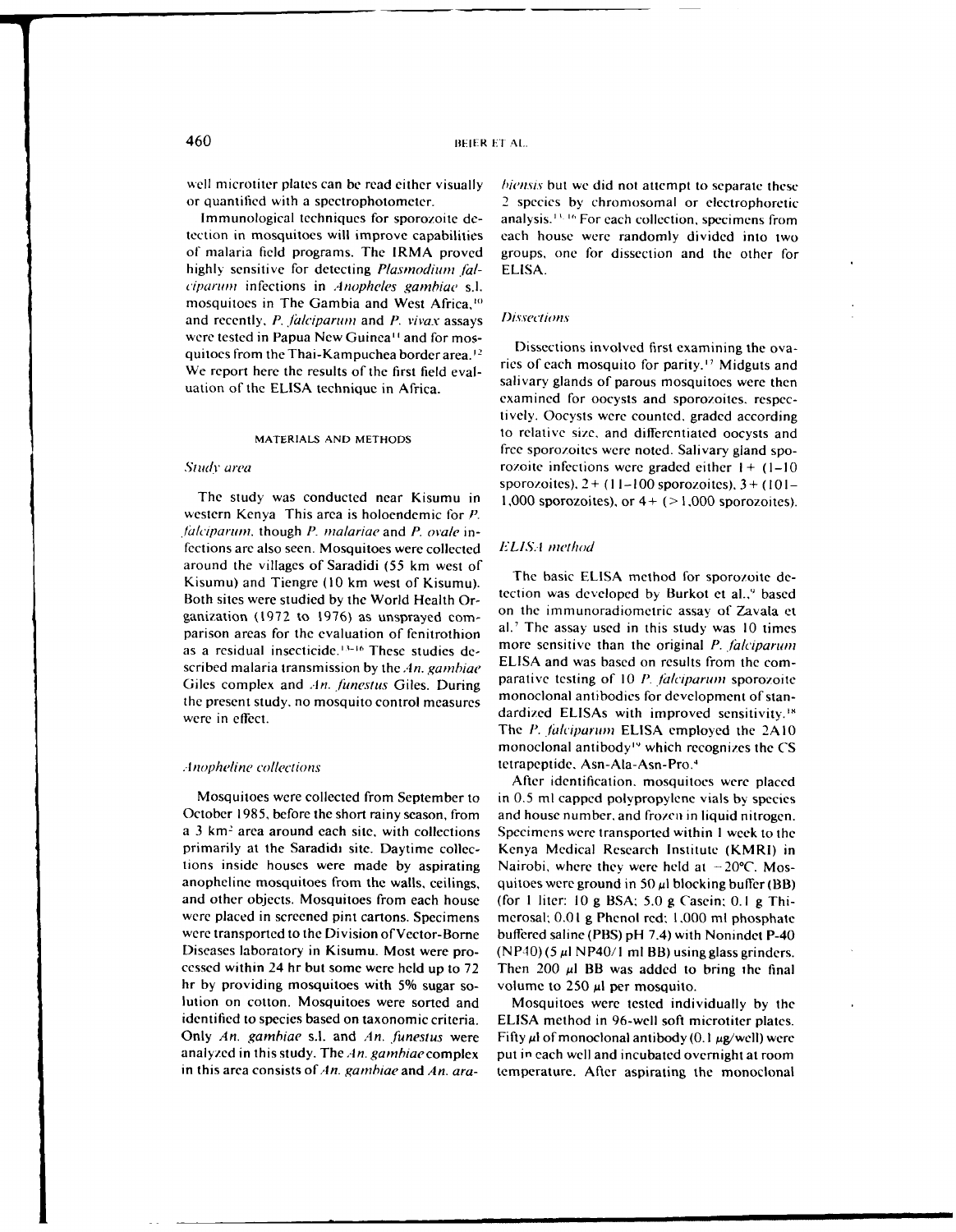|                   |      |                 | Positive with P. Jalciparum | Mean absorbance. |                           |  |
|-------------------|------|-----------------|-----------------------------|------------------|---------------------------|--|
| Dissection        |      | Number tested   | Number                      | $n_{\rm th}$     | for positive<br>reactions |  |
| Salivary gland*   |      |                 |                             |                  |                           |  |
| Sporozoite grade: | $1+$ |                 | 5                           | 71.4             | 1.52                      |  |
|                   | $2+$ | 16              | ۱5                          | 93.8             | 1.61                      |  |
|                   | $3+$ | 8               | 6                           | 75.0             | 1.83                      |  |
|                   | $4+$ | 12              | 12                          | 100.0            | 1.63                      |  |
| Total             |      | 44 <sup>†</sup> | 39                          | 88.6             | 1.60                      |  |
| Midgut            |      |                 |                             |                  |                           |  |
| Oocyst size:      |      |                 |                             |                  |                           |  |
| Small             |      |                 | 0                           | $\Omega$         |                           |  |
| Medium            |      | 10              | 6                           | 60.0             | 1.34                      |  |
| Large             |      | 9               |                             | 55.5             | 1.56                      |  |
| Mixed sizes       |      | 3               | 2                           | 66.7             | 1.09                      |  |
| Free sporozoites  |      |                 |                             | 100.0            | 0.84                      |  |
| Total             |      | 30              | 14                          | 46.7             | 1.34                      |  |

TABLE 1 Salivary gland and gut infections detected by dissection and tested by ELISA to determine Plasmodium falciparum reactions

\* Salivary gland preparations also contained sporozoites from the glands and other mosquito tissue to maximize the probability of detecting P Sacram present proposed antigen.<br>
flequentin circumsporozoite antigen.<br>
I Includes one ungraded infection that showed a positive reaction.

antibody solution, and incubating plates filled with BB for 1 hr, plates were aspirated and 50  $\mu$ l of each homogenized mosquito was added per well. After 2 hr incubation, wells were washed twice with PBS-Tween 20 (0.5 ml Tween 20/1 liter PBS, pH 7.4). Horseradish peroxidase (HRP)-conjugated monoclonal antibody (0.1  $\mu$ g/ 50  $\mu$ l BB/well) was then added to each well and after 1 hr incubation, plates were washed 3 times with PBS-Tween 20. Finally,  $100 \mu l$  of peroxidase substrate (Kirkegaard and Perry) was added per well and plates were read using an ELISA reader (414 nm) at 15 and 30 min.

Positive and negative controls were run on each plate. The positive control consisted of recombinant P. falciparum CS protein produced in Escherichia coli.<sup>11</sup> Uninfected negative control mosquitoes consisted of field collected male  $An$ . gambiae s.l. and An. funestus. Mosquitoes were considered infected if ELISA absorbance values (at 30 min) exceeded the mean plus 3 SD of 5 control mosquitoes on the same plate.

### ELISA testing of dissection-positive mosquitoes

A series of dissection-positive mosquitoes was tested by ELISA. For salivary glands containing sporozoites the coverslip was removed from the slide and a saline rinse containing sporozoites, glands, and mosquito debris was transferred into a 0.5-ml polypropylene vial using a  $20-\mu$  capillary tube. This was held at  $-20^{\circ}$ C with 100  $\mu$ l BB containing NP40 added prior to testing. For midguts containing oocysts, the coverslip was removed and the midgut (with minimal mosquito debris) was placed in a vial. This was handled and tested the same as gland preparations. Because midgut dissections were done in saline plus mercurochrome, a series of controls was run by ELISA to determine the effects of mercurochrome. Using known infected and uninfected mosquitoes, the addition of mercurochrome and/ or saline, in concentrations used for dissections. had no effect on ELISA absorbance values.

### ELISA testing of divided mosquitoes

The ELISA was also used to test mosquitoes which were divided into 2 parts by cutting them transversely at the thorax between the first and third pairs of legs (cuts were done with a scalpel blade while observing specimens at  $\times$  10–20 with a dissection microscope). For these mosquitoes, the "head" and "body" portions were prepared and tested as described for the whole mosquitoes (including diluting each aliquot to a final volume) of 250  $\mu$ l BB). This test series included 276 mosquitoes from Saradidi and 103 from Tiengre.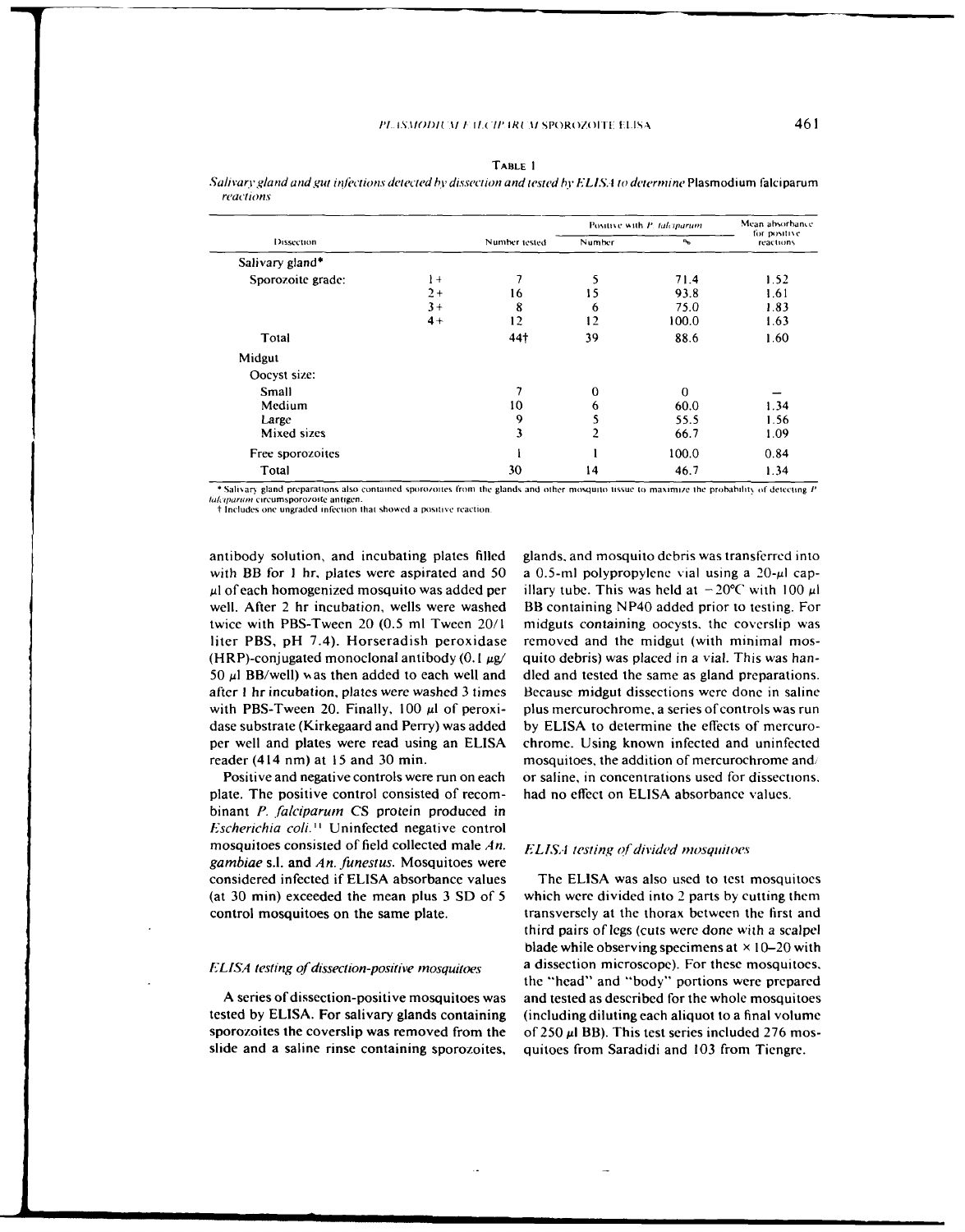## 462 BEIER ET AL.

TABLE 2

Malaria inf'ction rates determined *hr* dissection and ELISA *obr* An. gambiae s.1 and An. funestus collected inside houses in Saradidi from 13 September to 9 October 1985

|                             | Dissection                      |          |                    |                           |         | <b>ELISA</b>       |     |      |
|-----------------------------|---------------------------------|----------|--------------------|---------------------------|---------|--------------------|-----|------|
|                             |                                 |          | Infection rate (%) |                           |         | Number             |     |      |
| <b>Species</b>              | Number<br>Infected<br>Dissected |          | Gut                | <b>Salivary</b><br>glands | Overall | Positive<br>Tested |     | (96) |
|                             |                                 |          |                    | 10.9                      | 19.9    | 176                | 36  | 20.4 |
| An. gambiae<br>An. funestus | 156<br>381                      | 31<br>97 | 12.2<br>20.7       | 10.2                      | 25.5    | 560                | 101 | 18.0 |
| Total                       | 537                             | 128      | 18.2               | 10.4                      | 23.8    | 736                | 137 | 18.6 |

tions detected by dissection were tested by ELISA (Table 1). ELISA tests were positive for 39/44 period. (88.6%) salivary gland infections and 14/30 (46.7%) midgut infections. The **ELISA** was sen- **EL15.1** testing *of* divided mosquitoes sitive enough to give positive readings for each sporozoite grade class and mean absorbance val-<br>sporozoite grade class and mean absorbance val-<br>use in each class axes and a sole of 0. Netsely at the thorax and ELISA tests were run ues in each class exceeded  $1.50$  on a scale of 0 to 2.00. Mosquitoes with medium, large, mixed- in parallel on "head or body" portions (Table **3).** size oocysts, and free sporozoites in the midgut Of 95 positive specimens, 70.5% were positive were positive with optical density values gener-<br>ally  $> 1.00$ . Mosquitose with midsul infections and 29.5% showed positive reactions for the body ally >1.00. Mosquitoes with midgut infections and 29.5% showed positive reactions for the body<br>containing only small occusts were not positive portion in the absence of head infections. It is containing only small oocysts were not positive by ELISA.  $\frac{1}{2}$  containing  $\frac{1}{2}$  containing  $\frac{1}{2}$  contains that 40% of An. gambiae s.l. com-

Malaria infection rates were determined both  $Oocyst$  infections by dissection and ELISA (Table 2). Since a range of malaria developmental stages can be deter- A frequency histogram ofthe number ofoocysts mined by dissection, infection status is presented per midgut , infected An. gambiae and An. funesaccording to midgut (oocysts), salivary glands *tus* shows that most midgut infections contained (sporozoites), and overall infection rates (oocysts **I** or 2 oocysts (Fig. 2). Both species exhibited and/or sporozoites). ELISA rates of 20.4% for simi' ar patterns and only  $11\%$  (2/18) of An. gam-An. gambiae s.l. and 18% for *An.* funestus were *biae(s.l.)and* 9%(7/76) *ofAn.* funestus contained nearly twice as high as salivary gland sporozoite **>** 10 oocysts. From dissection estimates of oocyst rates (10.9% and 10.2%, respectively). For both relative size, *An.* gambiae (n = 18) infections species, ELISA infection rates were more similar included 22% small. **28%** medium, 33% large, to overall dissection rates than to salivary gland 6% mixed-sized, and **110%** not determined: **An.** rates. *funestus* (n = 75) had 24% small. 52% medium.

fection rates determined by dissection and ELISA Differentiated and/or free sporozoites were obfor **II** indoor collections in Saradidi from 13 served in midgut dissections to determine what September to 9 October 1985. These combined proportion of each species contained developing results for the 2 vector species show that the sporozoites in the midgut. Rates for the 2 comdifferences between infectivity rates determined bined categories were 38.9% (7/18) for *An. gam*by ELISA or salivary gland dissection were con- *hiae* and 18.7% (14/75) for An..funestus.

**RESULTS** sistent over a 1-month period. The ELISA rate most closely paralleled the overall dissection-*ELISA* testing *of* dissection-positive mosquitoes positive rate minus "small oocysts." For this A series of salivary gland and midgut infec-<br>A series of salivary gland and midgut infec-<br> $\frac{1}{\sqrt{N}}$  and the 2% at the 1-month of the 1-month of the 1-month 1-month 1-month 1-month 1-month 1-month 1-month 1-month 1-month differed by only 2% at the end of the 1-month

pared to 21.8% of An. funestus showed reactions in the body but not in the head portion. Dissection *vs.* ELLS,4 infection rates

Figure 1 illustrates the cumulative malaria in- 12% large, 11% mixed, and **1%** not determined.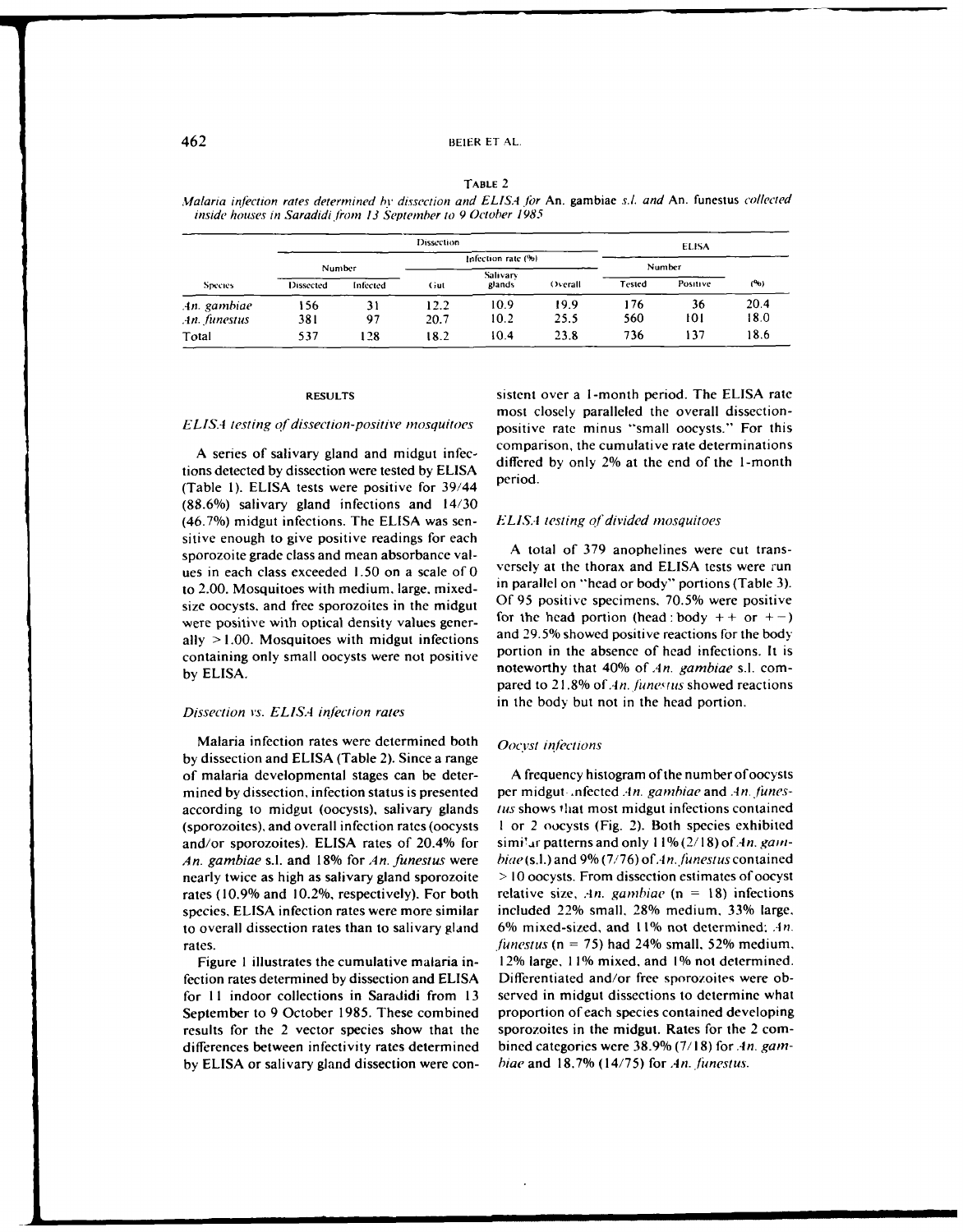

**FIGURE I.** Cumulative measures of infection rates for An. gambiae s.l. and An. funestus (combined) determined from collections at Saradidi where specimens were dissected ( $\triangle$ , salivary gland sporozoite rate;  $\heartsuit$ , overall infection rate minus small oocysts) and tested by ELISA ( $\heartsuit$ ). This comparison is based on 1.273 mosquitoes (537 dissected and 736 tested by ELISA) from 11 daytime resting collections inside houses.

sporozoite antigen were easily discriminated from observed for 62.5% (15/24) *An. gambiae* s.l. and negative control, uninfected mosquitoes. Cut-off 41.9% (18/43) *An. funestus.* absorbance values for positives were usually around 0.10, based on the mean and 3 SD for 5 uninfected mosquitoes on each microtiter plate. **DISCUSSION** Species frequency distributions for infection intensity is compared for whole body and "head" The ELISA offers new possibilities for iden-ELISA tests (Fig. 3). Over **90%** of the reactions tifyingsporozoite infections according to malaria were at least twice as high as the cut-off absor- species. Our tests on dissected specimens showed

*Frequency distribution of ELISA* bance values. For whole body tests, 46.5% (27/ absorbance values 58) *of4n.* gainhiae s.l. and **53.8%** (64/119) of An. *hnestus* had ELISA values > 2.00. Similarly, Positive reactions for *P. falciparurn* circum- for tests with head portions, values >2.00 were

|--|--|

*Positive ELISA reactions for 99 An.* gambiae *s.l. and 280 An.* funestus *cut transversely at the thorax (2* tests/*mosquito) to determine reactivity in the head vs. body* 

| Type of infection        |      |     | An gambiac |     | An. funestus |     | Total          |
|--------------------------|------|-----|------------|-----|--------------|-----|----------------|
| Head                     | Body | No. | ∾.         | No. | $^{\circ}$   | No. | $\mathbf{e}_0$ |
|                          |      | 22  | 55.0       |     | 67.3         | 59  | 62.1           |
|                          | -    |     | 5.0        | o   | 10.9         |     | 8.4            |
| $\overline{\phantom{a}}$ |      | 16  | 40.0       |     | 21.8         | 28  | 29.5           |
| Total                    |      | 40  |            | 55  |              | 95  |                |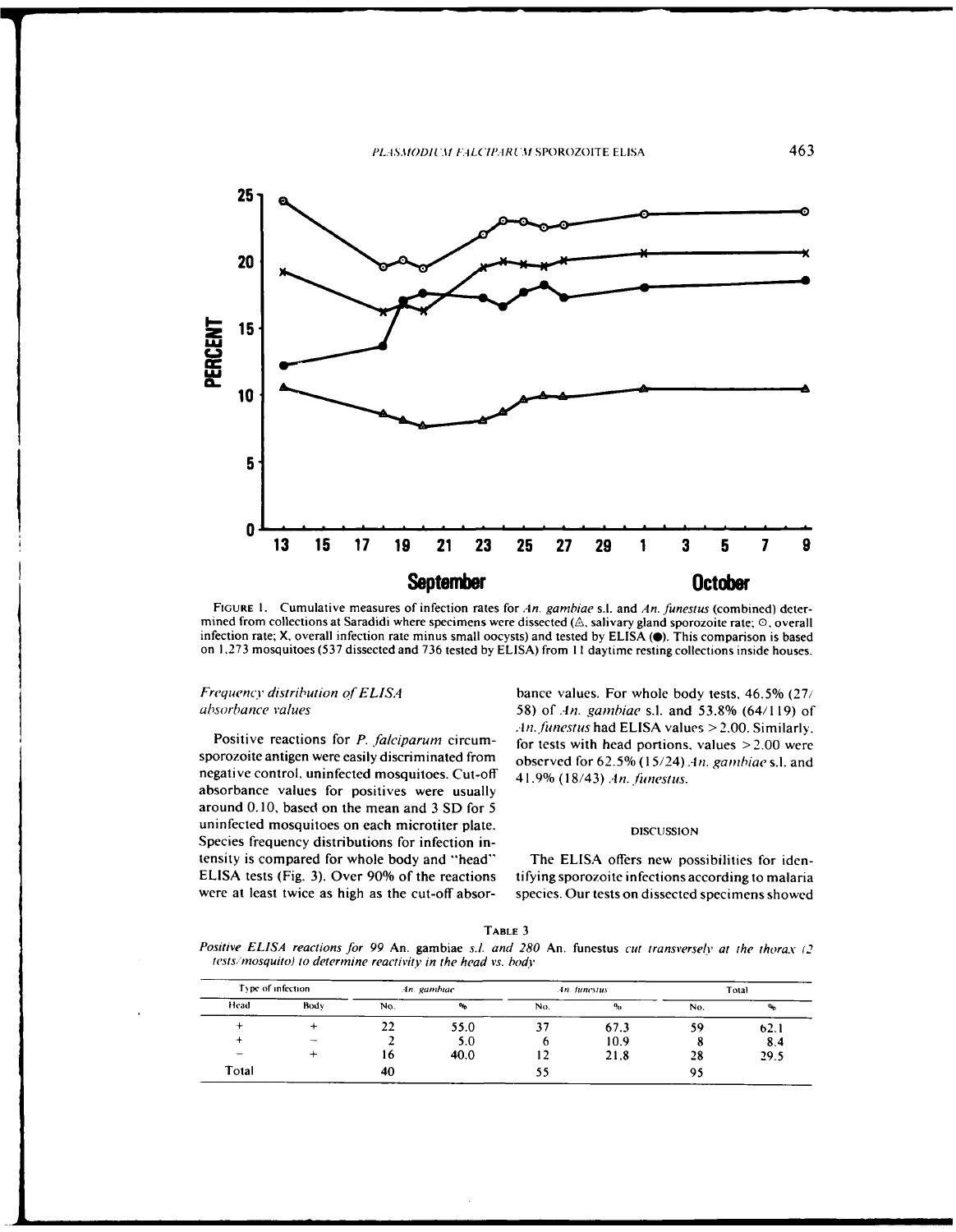

**NUMBER OF OOCYSTS**

FIGURE 2. Frequency distribution of the number of oocysts per midgut-infected .4n. gambiae s.l. (n = 18) and  $An.$  *funestus*  $(n = 76)$ .

*falciparum.* It is likely that the ELISA-negative fection rates for whole mosquitoes are not analinfections were either P. *malariae* or P. *ovale*. ogous to sporozoite rates determined by dissec-This would correlate well with the observed tion. Since the ELISA detected medium and large species incidence in the human population (1980- sized oocysts in the midgut of mosquitoes that 1983) of 92% P. *falciparun,* **6%** P. inalariae, and did not have sporozoites in the salivary glands. 2% P. ovale (A. D. Bradling-Bennett, CDC, per- the test greatly overestimated sporozoite rates. sonal communication). In areas such as this with The ELISA infection rate most closely paralleled more than one malaria species, there would be the overall dissection infection rate minus those obvious advantages to using monoclonal anti- mosquitoes with small oocysts. The tests probbody based assays capable of detecting and dif- ably detected infections at least 4 days before ferentiating all species present. In addition to the sporozoites reached the salivary glands. This **de-***P..falciparum* ELISA. a similar P. vivax test has gree of sensitivity observed for the ELISA was been developed.<sup>20</sup> When tests are available for all human malarias. it will be possible to examine IRMA, using the same monoclonal antibody. transmission of each species. suggested that *P. falciparum* sporozoite antigens

that **88%** of the salivary gland infections were P. An important consideration is that ELISA innot expected since earlier field studies with the

FIGURE 3. Frequency distribution of ELISA absorbance values for positive mosquitoes. Top figure illustrates values for "whole body" tests of 58 *An. gambiae* s.l. and 119 *An. funestus.* Bottom figure shows values of "head" portions from mosquitoes cut at the thorax (24 *An. gambiae* s.l. and 43 *An. funestus*).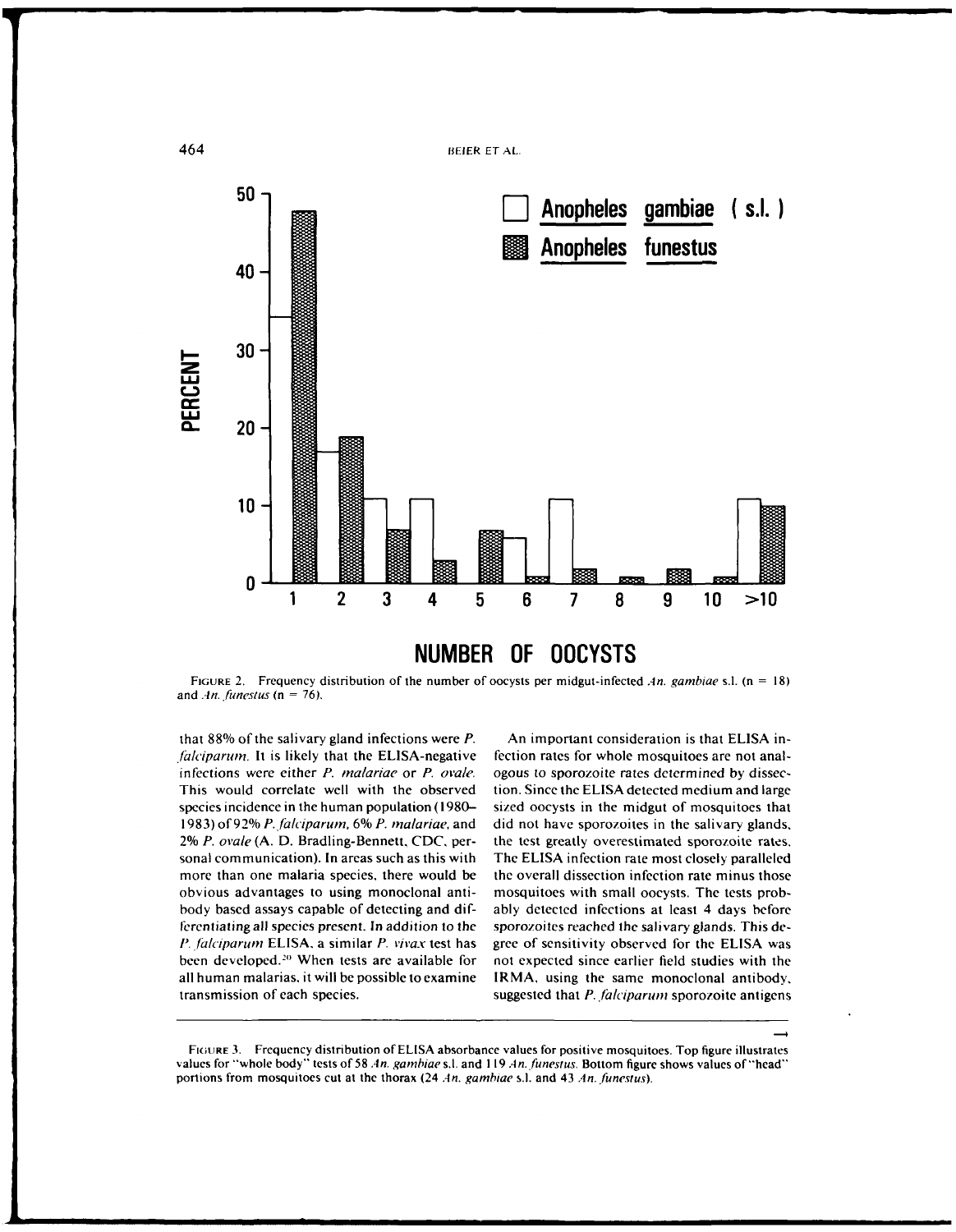PLASMODIUM FALCIPARUM SPOROZOITE ELISA



**ABSORBANCE 414 nm** 

465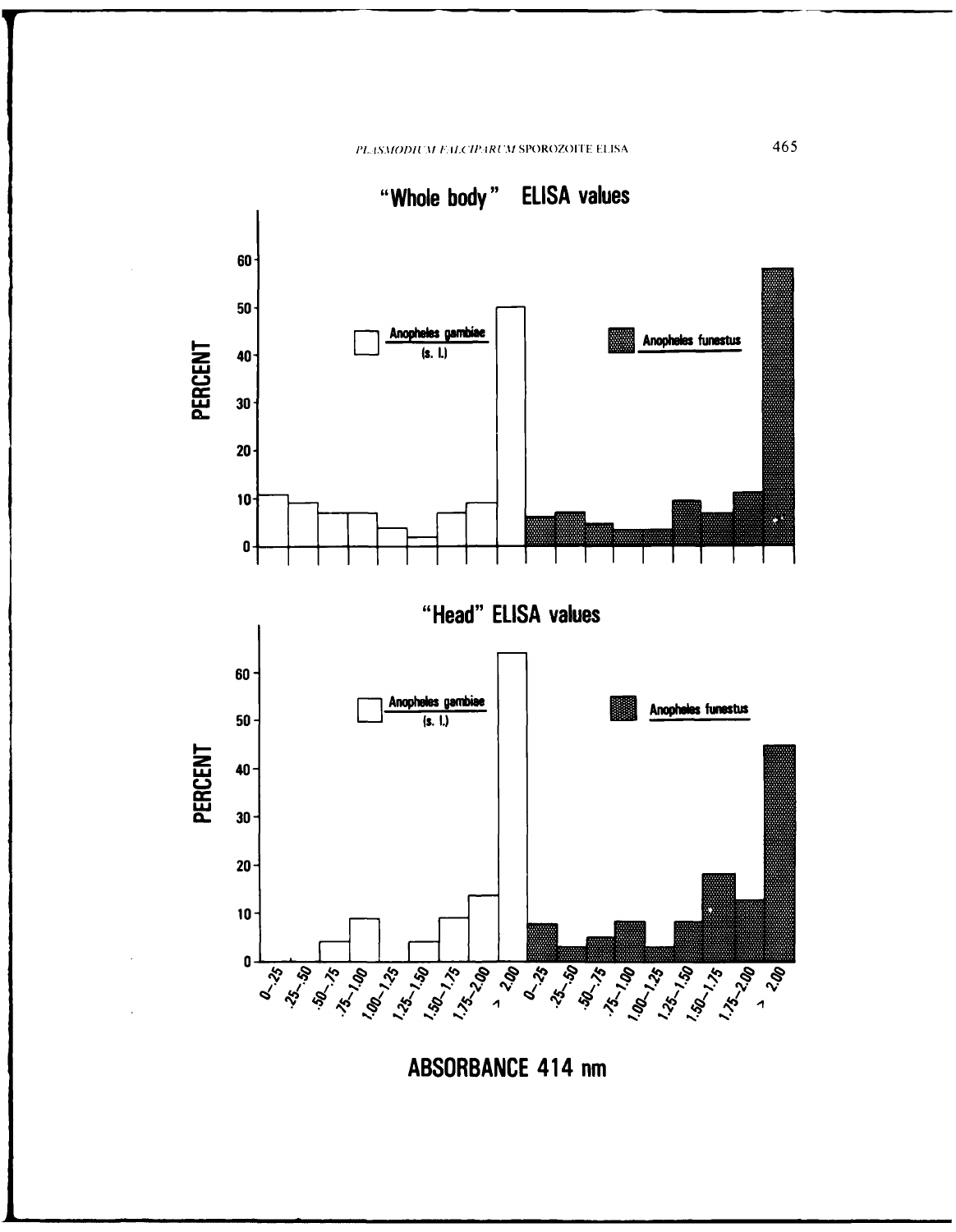the appearance of sporozoites in the salivary  $50 \mu$ :  $\frac{1}{2}$ , of a mosquito sample originally diluted glands.<sup>10</sup>

different strategies are available for using this absorbance values of samples are compared to assay to estimate sporozoite rates. One approach standard curves of recombinant Plasmodium would be to determine a "correction factor" from protein and counted sporozoites.<sup>11.12</sup> Using the subsamples of divided specimens (Table 3). technique described by Wirtz et al.,<sup>11</sup> it was es-However, this would require an assumption that timated that Kenyan mosquito samples with an the correction factor would remain stable for vec- absorbance value of2.00 contained at least 1,500 tor populations. Dissection results have consis- sporozoites. Since absorbance values for about tently shown that oocyst infection rates are not half of the infected mosquitoes exceeded 2.00, constant in vector populations. Furthermore, further tests on diluted samples will be required correction factors would have to be employed to estimate the number of sporozoites per mosfor each vector species since our ELISA tests on quito. Wirtz et al.<sup>11</sup> have estimated that vectors divided specimens indicated that a higher pro- in Papua New Guinea have geometric means of portion ofAn. gambiae contained sporozoite an- 929 P. *falciparum* and 460 P. *vivax* sporozoites, tigen in the midgut than An. funestus. A more and Baker et al.<sup>12</sup> have suggested that primary reliable approach, and one that we are now using vectors may have heavier sporozoite loads than in our Kenyan field sites, involves cutting every secondary vectors. Since the number of sporospecimen at the thorax and testing anterior por- zoites inoculated into the host influences the tions by ELISA. This yields ELISA infection rates probability of acquiring an infection, many questhat are comparable to sporozoite rates deter- tions regarding sporozoite levels in vectors can mined by dissection (P. V. Perkins, personal now be answered using ELISA techniques. communication). We are also testing whether any The ELISA has many potential uses in malaria cut, dissected specimens without sporozoites in field studies, provided it is used accurately with the salivary glands could possibly contain spo- an awareness of how ELISA results can be in-

oocyst infections in mosquitoes without sporo- place dissections for determining sporozoite rates zoites in the salivary glands has important im- in vectors. Because the ELISA detects a large plications for vector incrimination. Positive proportion of infected mosquitoes before spo-ELISA results on potential vectors does not prove rozoites reach the salivary glands, this assay vector status, since specimens may not have spo- overestimates the actual sporozoite rate. Ifstudy rozoites in the salivary glands. Some mosquito objectives demand the precise determination of species develop heavy malaria infections but are the sporozoite rate, the ELISA can best be emnot vectors since sporozoites do not invade sal- ployed by cutting specimens at the thorax and ivary glands.<sup>21</sup> Thus the ELISA on whole mosquitoes cannot replace observations on dissected regarding parity, age-grading, and oocyst infec-

ally contain a small number ofoocysts, however, erable time is saved with ELISA. This is not resulting sporozoites levels usually range from necessarily the case for individual mosquitoes 2,000-4,000: fewer than 5% contain <500 spo- but would be true for pools of mosquitoes (aprozoites.<sup>22</sup> Collins et al. showed that the IRMA propriate in areas with infection rates  $\leq$  1%). The was sensitive enough to detect mosquito infec- P. *falciparum* ELISA employing the 2AI0 has tions resulting from **I** oocyst.1° Our dissections wide applicability because this monoclonal analso showed that most midgut-infected mosqui- tibody reacts with sporozoites throughout the toes contained 1 or 2 oocysts. CS antigen was world,<sup>23</sup> a fact not surprising due to known coneasily detected by ELISA in both whole and cut servation of the repeat region of the CS gene of *.In.* ganbiae s.l. and An. funestus (Fig. 3). The P. falciparum in a wide variety of geographic threshold of sensitivity of the ELISA is around isolates.24-

were detectable in the midgut only slightly before 125 sporozoites per mosquito **(25** sporozoites per to 250  $\mu$ l).<sup>18</sup> Recently, techniques for sporozoite Given the excellent sensitivity of the ELISA, quantification by ELISA have been developed;

rozoites in the thoracic hemocoel. terpreted. One potential misconception is that Observations on ELISA detection of midgut ELISA tests on whole mosquitoes can totally retesting "head" portions. Valuable information specimens for vector incrimination. tions are also lost if programs rely solely on the In Africa, An. gambiae and An. funestus usu- ELISA. Another misconception is that consid-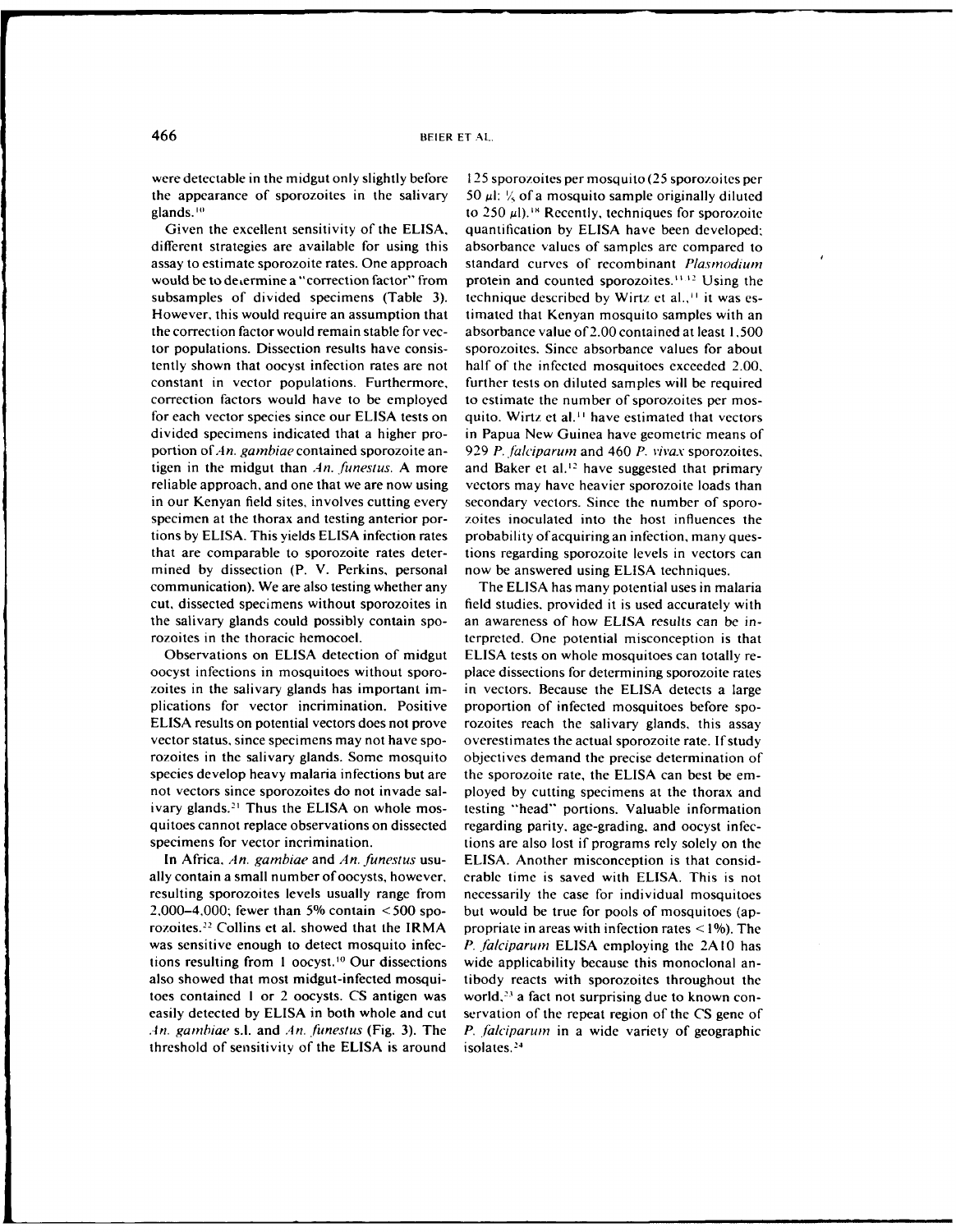This study was conducted with the support of 7. Zavala, F., Gwadz, R. W., Collins, F. H., Nussenzthe Kenya Medical Research Institute (KMRI), weig, R. S., and Nussenzweig, V., 1982. Mono-<br>Nairobi, Kenya, under the direction of M. Musicolal antibodies to circumsporozoite proteins Nairobi, Kenya, under the direction of M. Mugambi. We thank Davy Koech, Benjamin Were (KMRI), T. arap Siongok, A. Ngindu, F. Ka- 8. Burkot, T. R., Zavala, F., Gwadz, R. W., Collins, munvi, Mr. Kobuogi (Division of Vector-Borne F. H., Nussenzweig, R. S., and Roberts, D. R.,<br>Diseases Kanua Ministru of Haalth), D. Kassis. [1984]. Identification of malaria-infected mos-Diseases, Kenya Ministry of Health), D. Kaseje, <sup>1984</sup>. Identification of malaria-infected mos-<br>Q. Q. dalah sarat D. Quanneli (Sanadidi, Usalthermus quitoes by a two-site enzyme-linked immuno-**O.** Ondolo, and B. Omondi (Saradidi Health Project) for their generous assistance. Excellent technical support was provided by Fred Onyan- 9. Burkot, T. R., Williams, **J.** L., and Schneider, I., go. Clement Sabwa. the late Sylvester Oduor, and 1984. Identification of *Plasmodium falcipa*by individuals from the Division of Vector-Borne<br>Diseases, Kisumu, Kenya. This paper was ap-<br> $Trop. Med. Hyg. 33: 783-788.$ proved for publication by W. Koinange, Kenya 10. Collins, F. H., Zavala, F., Graves, P. M., Coch-Director of Medical Services. We thank W. Rip-<br>lev Ballou, S. Hoffman, and R. Rosenberg for senzweig, R. S., 1984. First field trial of an imley Ballou. S. Hoffman, and R. Rosenberg for senzweig, R. **S.,** 1984. First field trial ofan imreviewing the manuscript and Mary Watson for

The views of the authors do not purport to II. Wirtz, R. A., Burkot, T. R., Graves, P. M., and reflect those of the U.S. Army or the U.S. De- Andre, R. **G.,** 1987. Field evaluation of enpartment of Defense. The use of trade names is zyme-linked immunosorbent assays (ELISAs)<br>for identification only and does not imply an for Plasmodium falciparum and Plasmodium vifor identification only and does not imply en-<br>
vax sporozoites in mosquitoes (Diptera: Culicdorsement by the U.S. Army or the U.S. De-<br>idae) from Papua New Guinea. J. Med. Entopartment of Defense.  $mol.$  24: (In press).

- rozoite rate. Trop. Dis. Bull., 49: 569-586. 13. Joshi, G. P., Service, M. W., and Pradham, G. **D.,**
- Control of *Malaria*. Oxford University Press,
- 3. Onori, E., and Grab, B., 1980. Indicators for the forecasting of malaria epidemics. Bull. W.H.O., 69: 91-104.
- 4. Enea, V., Ellis, J., Zavala, F., Arnot, D. E., Asasenzweig, R. S., 1984. DNA cloning of Plas-<br>modium falciparum circumsporozoite gene: 15. Fontaine. R. E., Pull. J. H., P.
- D. M., Williams, **J. S.,** Gore, R. W., Schneider, Bull. WH.O.. **56:** 445-452. I., Hollingdale, M. R., Beaudoin, R. L., Lee Ma- 16. Service, M. W., Joshi, G. P., and Pradham, G. **D.,**
- lou, W. R.. Wirtz, R. **A.,** Trosper, **J. H.,** Beau- 377-386. doin, R. L., Hollingdale, M. R., Miller, L. H., 17. World Health Organization, 1975. *Manual* on zoite proteins in *Escherichia coli* for potential neva. 191 p.

ACKNOWLEDGMENTS use in a human malaria vaccine. *Science,* 228: 958-962.

- identify the species of malaria parasite in in-<br>fected mosquitoes. Nature, 299: 737-738.
- sorbent assay. *Am. J. Trop. Med.* Hyg.. *33:227-*
- 
- malaria sporozoites in mosquitoes. *Am. J. Trop.* typing. *Med. Hig.,* **33:** 538-543.
	-
- 12. Baker, E. Z., Beier, **J.** C., Meek, S. R., and Wirtz, R. A., 1987. Detection and quantitation of Plasmodium falciparum and P. vivax infections REFERENCES in Thai-Kampuchean *Anopheles* (Diptera: Culicidae) by enzyme-linked immunosorbent as-I. Macdonald, **G.,** 1952. The analysis of the spo- say. J. Med. Entomol., 24: (In press).
- 2. Macdonald, G., 1957. *The Epidemiology and* 1975. A survey of species A and B of the *Anoph-*<br>Control of Malaria. Oxford University Press. eles gambiae Giles complex in the Kisumu area London.<br>nori, E., and Grab, B., 1980. Indicators for the 43 (fenitrothion). Ann. Trop. Med. Parasitol.
	- 58: 91-98. 14. Payne, **D.,** Grab, B., Fontaine, R. **E.,** and Hempel, vanich, **A.,** Masuda, A., Quakyi, **J.,** and Nus- malaria transmission and general mortality.
- 15. Fontaine, R. E., Pull, J. H., Payne, D., Pradham, Amino acid sequence of repetitive epitope. G. D., Joshi, G. P., Pearson, J. A., Thymakis.<br>Science, 225: 628–629. M. K., and Ramos Camacho, M. E., 1978. Eval-M. K., and Ramos Camacho, M. E., 1978. Eval-5. Ballou, W. R., Rothbard, **J..** Wirtz, R. A., Gordon, uation of fenitrothion for the control of malaria.
- loy. W., Miller, L. H., and Hockmeyer, W. T., 1978. A survey of Anopheles gambiae (species 1985. Immunogenicity of synthetic peptides of A) and An. arabiensis (species B) of the .1In. *gam*circumsporozoite protein of *Plasmodiumfalcip-* hiaeGiles complex in the Kisumu area of Kenya arum. Science, 228: 996-999. following insecticidal spraying with OMS-43 6. Young, J. F., Hockmeyer, W. T., Gross, M., Bal- (fenitrothion). *Ann. Trop. Med. Parasitol..* **72:**
	- Diggs, C. L., and Rosenberg, M., 1985. Expres- Practical Entomology in Malaria. Part *II.* Methsion of Plasmodium falciparum circumsporo- ods and Techniques. WHO Offset Publ. 13, Ge-